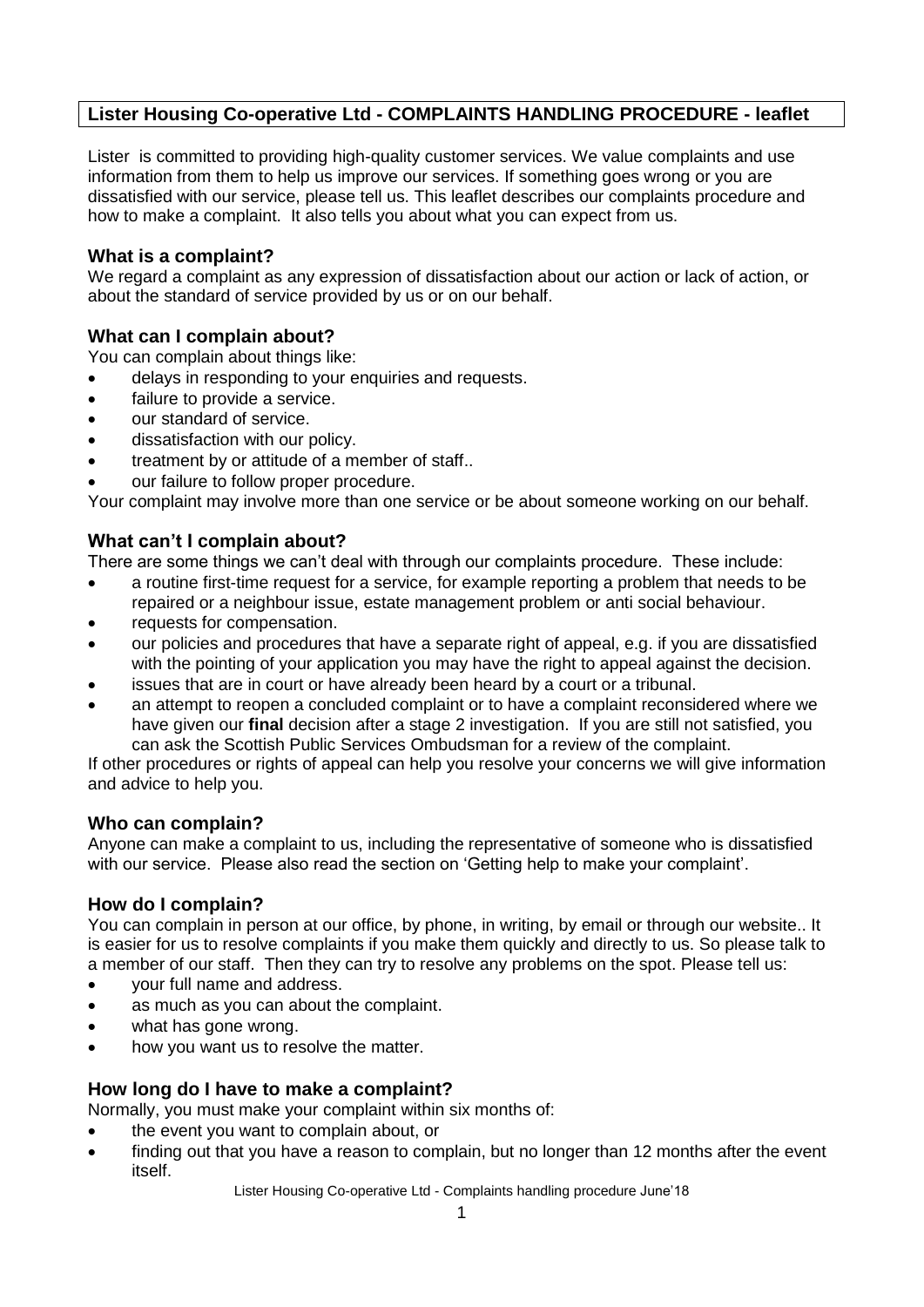In exceptional circumstances, we may be able to accept a complaint after the time limit. If you feel that the time limit should not apply to your complaint, please tell us why.

### **Contact details**

*Lister Housing Co-operative, 36 Lauriston Place Edinburgh EH3 9EZ, 229 6176, info@lister.coop*

#### ------------------------------------------------------------------------------------------------------------------------ **What happens when I have complained?**

We will always tell you who is dealing with your complaint. Our procedure has two stages:

# **Stage one - Frontline Resolution**

We aim to resolve complaints quickly and close to where we provided the service. This could mean an on-the-spot apology and explanation if something has clearly gone wrong, and immediate action to resolve the problem. We will give you our decision at Stage 1 in five working days or less, unless there are exceptional circumstances.

If we can't resolve your complaint at this stage, we will explain why. If you are still dissatisfied you can ask for your complaint to be investigated further through Stage 2. You may choose to do this immediately or some time after you get our initial response. We can help you with making this request.

## **Stage two - Investigation**

Stage 2 deals with two types of complaint: those that have not been resolved at Stage 1 and those that are complex and require detailed investigation.

When using Stage 2 we will:

- acknowledge receipt of your complaint within three working days.
- discuss your complaint with you to understand why you remain dissatisfied and what outcome you are looking for.
- give you a full response to the complaint as soon as possible and within 20 working days.

If our investigation will take longer than 20 working days, we will tell you. We will agree revised time limits with you and keep you updated on progress.

## **What if I'm still dissatisfied?**

After we have fully investigated, if you are still dissatisfied with our decision or the way we dealt with your complaint, you can ask the Scottish Public Services Ombudsman (SPSO) to look at it.

The SPSO **cannot** normally look at:

- a complaint that has not completed our complaints procedure (so please make sure it has done so before contacting the SPSO), or
- events that happened, or that you became aware of, more than a year ago, or
- a matter that has been or is being considered in court.

| You can contact the SPSO:<br>In Person:<br><b>SPSO</b><br>4 Melville Street<br>Edinburgh EH3 7NS       | By Post:<br><b>SPSO</b><br><b>Freepost SPSO</b> |
|--------------------------------------------------------------------------------------------------------|-------------------------------------------------|
| SPSO Freephone: 0800 377 7330<br>Online contact www.spso.org.uk/contact-us<br>Website: www.spso.org.uk |                                                 |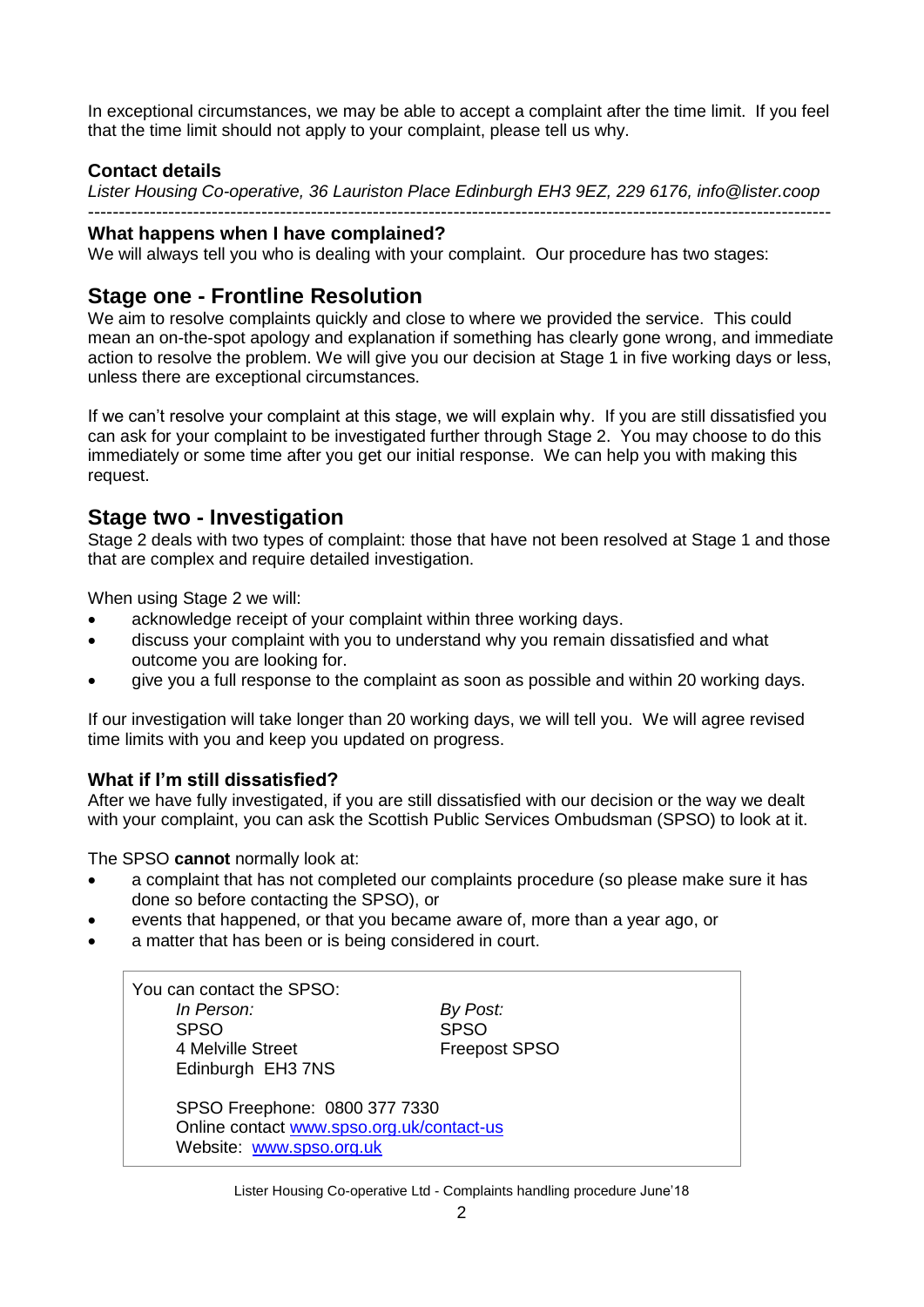Mobile site: [http://m.spso.org.uk](http://m.spso.org.uk/)

**Reporting a Significant Performance Failure to the Scottish Housing Regulator** The Scottish Housing Regulator (SHR) can consider issues raised with them about 'significant performance failures'. A significant performance failure is defined by the SHR as something that a landlord does or fails to do that puts the interests of its tenants at risk, and which the landlord has not resolved. This is something that is a systematic problem that does, or could, affect all of a landlord's tenants. If you are affected by a problem like this, you should first report it to us. If you have told us about it but we have not resolved it, you can report it directly to the SHR.

A complaint between an individual tenant and a landlord is not a significant performance failure. Significant performance failures are not, therefore, dealt with through this complaints handling procedure. You can ask us for more information about significant performance failures. The SHR also has more information on their website:

<http://www.scottishhousingregulator.gov.uk/>

Or you can phone them on: 0141 242 5642

## **Getting help to make your complaint**

We understand that you may be unable, or reluctant, to make a complaint yourself. We accept complaints from the representative of a person who is dissatisfied with our service. We can take complaints from a friend, relative, or an advocate, if you have given them your consent to complain for you.

You can find out about advocates in your area by contacting the Scottish Independent Advocacy Alliance or Citizens Advice Bureau.

**Scottish Independent Advocacy Alliance** Tel: 0131 524 1975 Website: www.siaa.org.uk

#### **Citizens Advice Scotland**

Website: [www.cas.org.uk](http://www.cas.org.uk/) or check your phone book for your local bureau.

We are committed to making our service easy to use for all members of the community. In line with our statutory equalities duties, we will always ensure that reasonable adjustments are made to help customers access and use our services. If you have trouble putting your complaint in writing please tell us.

We can also give you this leaflet in other languages and formats - please ask for more information.



Ref: pa-pp/Lister CHP to customers